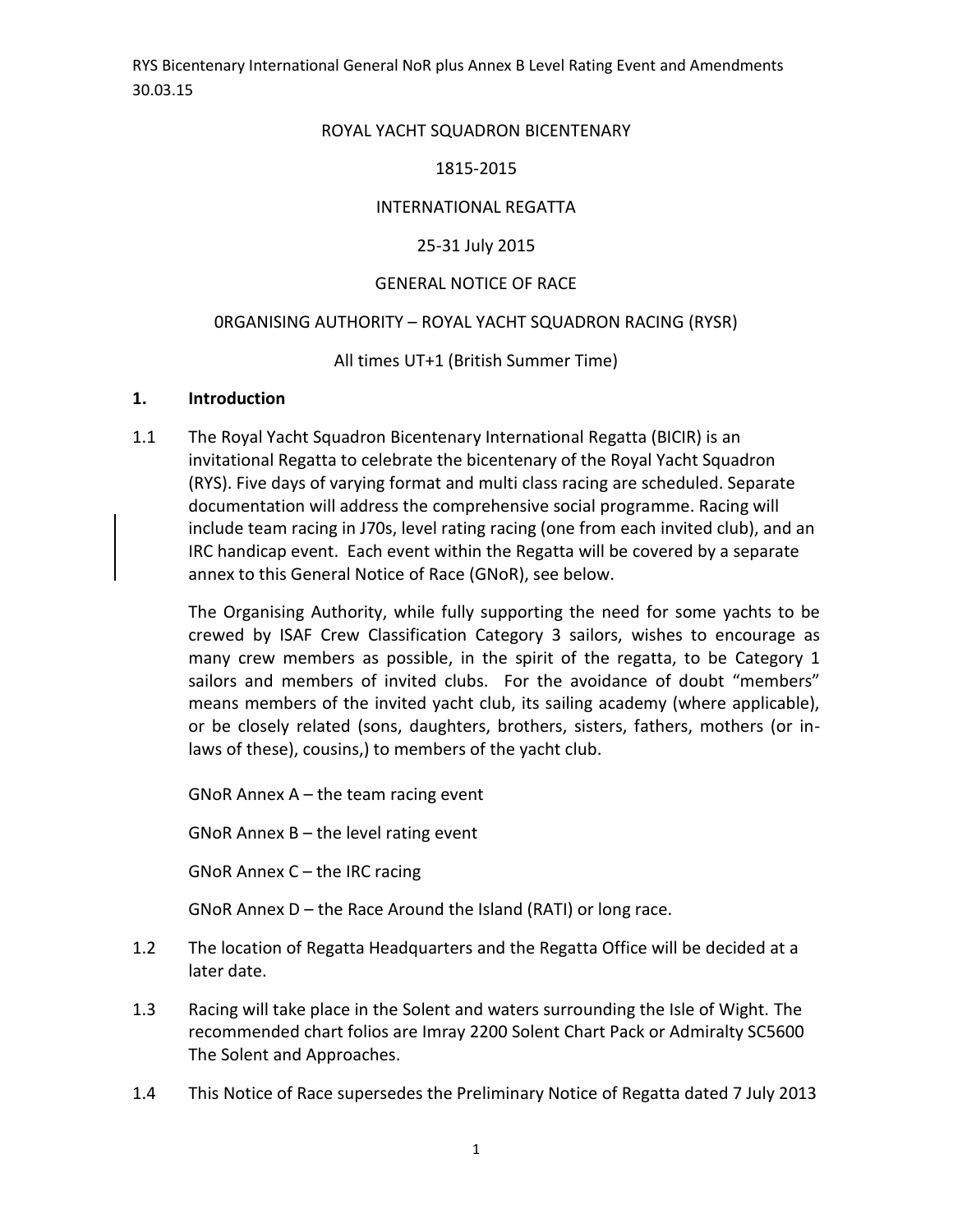### **2. Rules**

- 2.1 The Organising Authority (OA) will be Royal Yacht Squadron Racing.
- 2.2 The Regatta will be governed by the rules as defined in the Racing Rules of Sailing, together with, as appropriate:

The ISAF Offshore Special Regulations for Category 4

The IRC Rules Parts A, B & C

The MOCRA Rating Rule

Class Rules where appropriate, with the exception of the J70s for team racing.

2.3 Any changes to the Rules will be identified in the relevant Annexes in accordance with RRS Appendix J1.

### **3. Eligibility and Crew Classification**

- 3.1 The Regatta, which is by invitation only, is open to the following:-
- 3.1.1 Monohull yachts of the Royal Yacht Squadron and all invited clubs, including J Class Yachts which are members of the J Class Association, Classic and Cruising Classes with current IRC certificates and of minimum hull length (HL) 12 M and minimum IRC rating 1.050, (except that Classic Yachts (defined as classic monohull yachts of wooden hull construction built before 1970) may have lower ratings) and maximum draft 6m, or maximum IRC rating of 1.850. The OA may, at its sole discretion, allow entries of other yachts that do not meet the minimum rating limit, which are of special historical interest.
- 3.1.2 Transatlantic Race monohull yachts, including those that exceed the draft limit or the rating limits stated in GNoR 3.1.1 and Transatlantic Race multihull yachts, may enter the Race Around the Island or the equivalent long distance race only. Yachts entered in this category need not be owned or chartered by members of invited clubs.
- 3.1.3 Within the IRC divisions two yachts from invited clubs, as well as two yachts from member clubs of Cowes Combined Clubs, are invited to enter for separate interclub trophies, based on their points scores in the IRC fleet racing event, as detailed in Annex C of this GNoR. These yachts may, at the discretion of the Organising Authority, be divided into more than one class.
- 3.1.4 Class splits and the total number of classes in the IRC divisions will be decided after the total number of entries is known. The Organising Authority's intention is that one or more of these classes will be for classic yachts (see Annex C).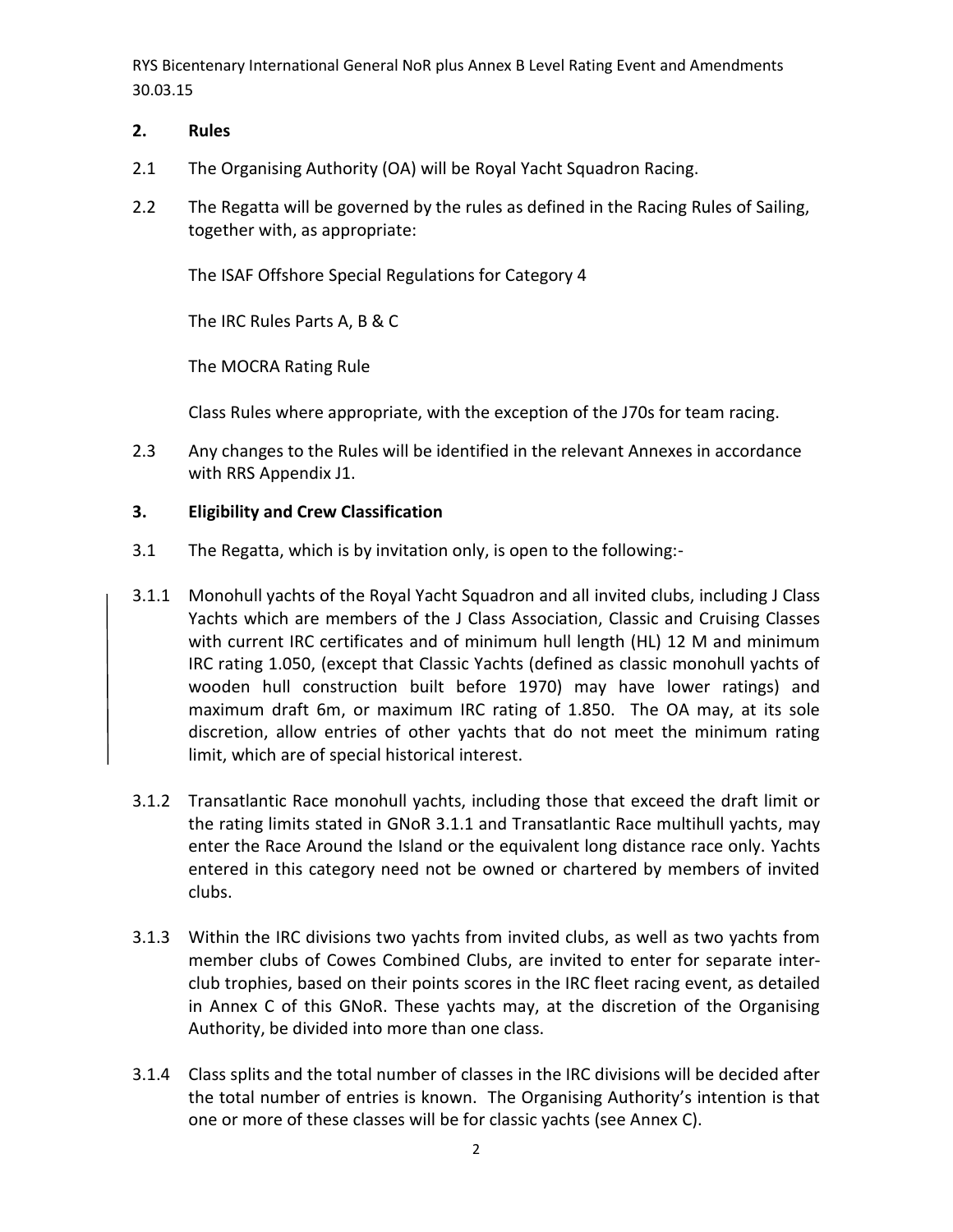- 3.1.5 One single yacht from each invited club to participate in a one design class fleet racing competition, with crew member age stipulations for each crew (see Annex B).
- 3.1.6 Two boat teams (crews of three, maximum age 30) from invited clubs to participate in a J70 team racing competition. There will be a maximum of twelve teams in total (see Annex A).
- 3.1.7 The maximum number of yachts in all classes will be limited to 200, not including the J70s (GNoR 3.1.6 above) or those eligible only for the RATI or long race (GNoR 3.1.2 above).
- 3.1.8 The permitted ISAF Classification Code of crew members for each event is detailed in the appropriate Annex. For the avoidance of doubt sailors without a Group 1 classification shall be deemed to be Group 3.
- 3.1.9 Yachts may carry advertising as allowed by the ISAF advertising code (ISAF Regulation 20) subject to class rule restrictions.

## **4. Registration and measurement**

4.1 Yachts may register at the Regatta Office between 0800 and 1800 on both Saturday 25 July and Sunday 26 July. Measurement, where appropriate for IRC classes, will take place by prior arrangement with the Race Committee between the same times, at Cowes Yacht Haven.

## 5. **Entry forms and berthing**

- 5.1 Entry forms are attached to each Annex to this GNoR. The deadline for entries to be received at the Regatta Office, with the correct entry fee is detailed on each entry form (see separate annexes).
- 5.2 Arrangements for berthing will be outlined in the relevant annexes.

## **6. Schedule of events**

| Date                              | Time      | Event                                                                                |
|-----------------------------------|-----------|--------------------------------------------------------------------------------------|
| Saturday 25 and Sunday 26<br>July | 0800-1800 | Registration at the Regatta<br>Office and Measurement at<br><b>Cowes Yacht Haven</b> |
| Sunday 26 July                    | 1800      | Skippers briefings at RYS                                                            |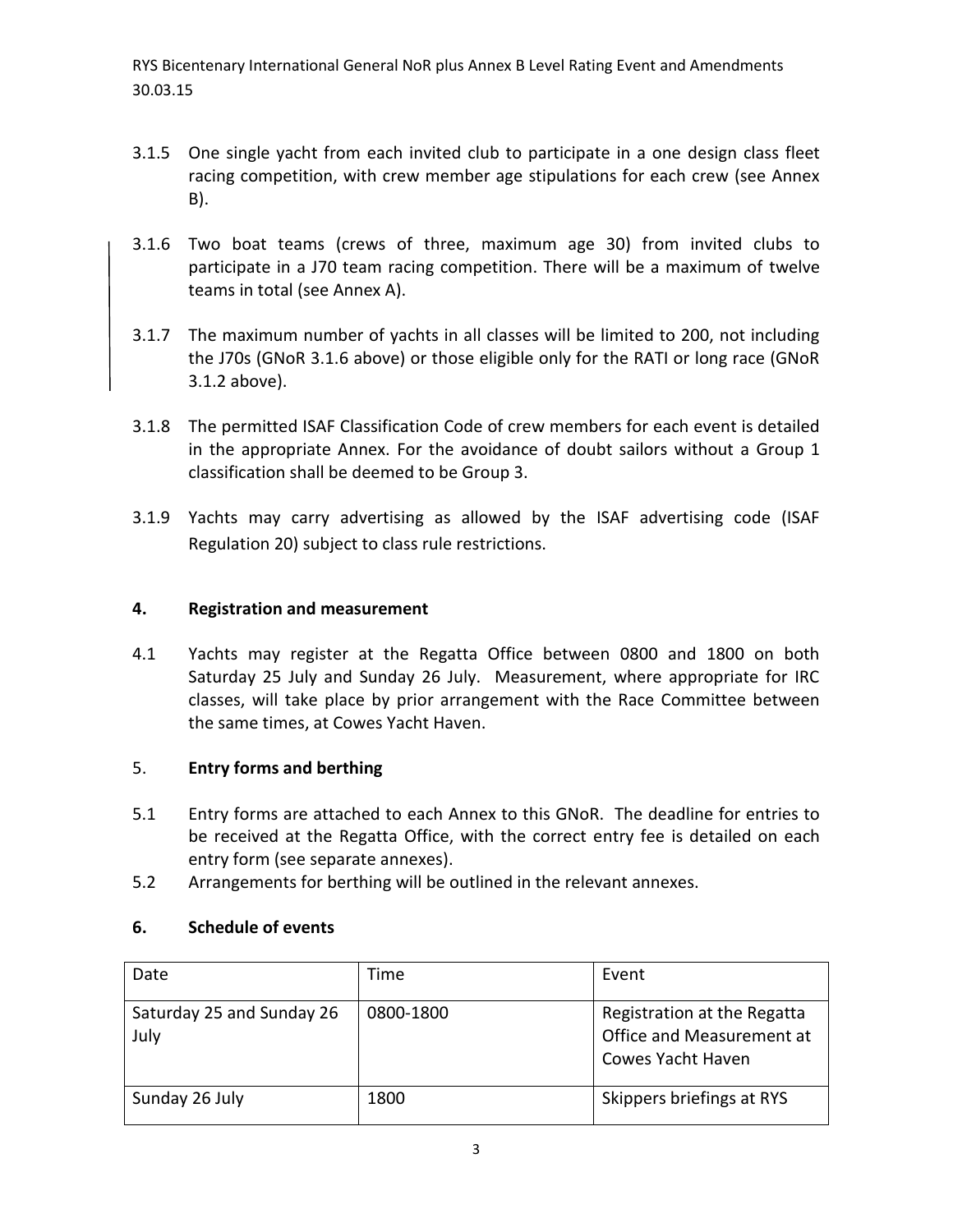| HW Portsmouth 0728 | 1830                  | Opening ceremony at RYS                                   |
|--------------------|-----------------------|-----------------------------------------------------------|
| Monday 27 July     | 0900-1200             | Team Racing first flights                                 |
| HW Portsmouth 0842 | 1300-1600             | Team Racing second flights                                |
|                    | 1025                  | First Warning Signals for IRC<br>and level rating classes |
| Tuesday 28 July    | As for Monday 27 July | As for Monday 27 July                                     |
| HW Portsmouth 0958 |                       |                                                           |
| Wednesday 29 July  | 0900-1200             | Team Racing first flights                                 |
| HW Portsmouth 1059 | 1300-1600             | Team Racing second flights                                |
|                    | 0755                  | First Warning Signal for the<br>RATI or Long Race         |
| Thursday 30 July   | 0900-1200             | Team Racing first flights                                 |
| HW Portsmouth 1151 | 1300-1600             | Team Racing second flights                                |
|                    | 1025                  | First Warning Signals for IRC<br>and level rating classes |
| Friday 31 July     | 1000-1400             | Team Racing semi finals and                               |
| HW Portsmouth 1239 |                       | finals                                                    |
|                    | 1025                  | First Warning Signals for IRC<br>and level rating classes |
|                    | 1900                  | Prize Giving ceremony at the<br><b>RYS</b>                |

## **7. Sailing Instructions**

7.1 The SIs for each event will be available online from the Regatta website www.rysr.org.uk from 2359 on 31 May 2015.

## 8. **Prizes**

Prizes will be awarded at the discretion of the Organising Authority

## 9. **Indemnity**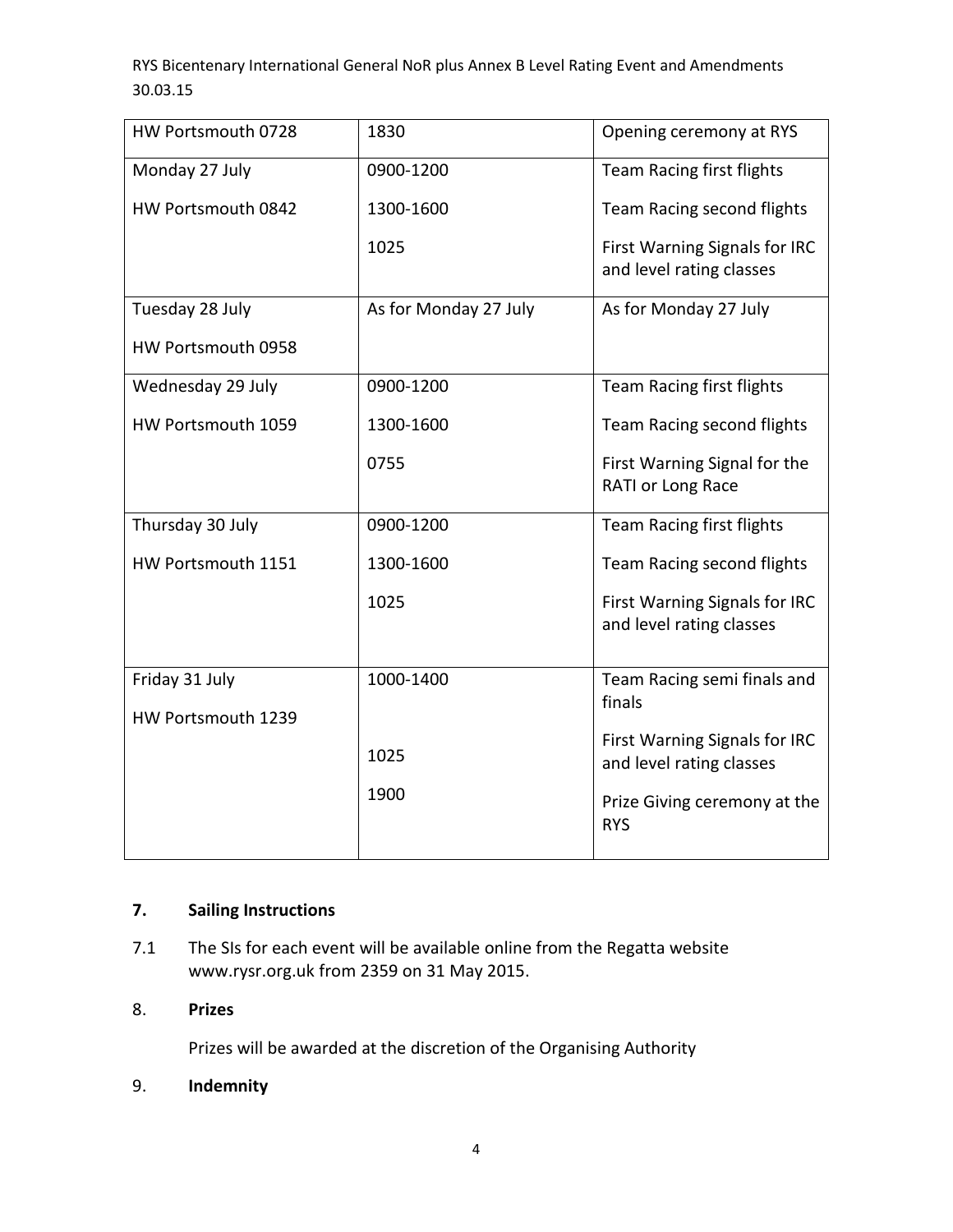Rule 4 of the Racing Rules of Sailing states: "The responsibility for a boat's decision to participate in a race or to continue racing is hers alone."

Sailing is by its nature an unpredictable sport and therefore involves an element of risk. By taking part in the event, each competitor agrees and acknowledges that:

- a) They are aware of the inherent element of risk involved in the sport and accept responsibility for the exposure of themselves, their crew and their boat to such inherent risk whilst taking part in the event;
- b) They are responsible for the safety of themselves, their crew, their boat and their other property whether afloat or ashore;
- c) They accept responsibility for any injury, damage or loss to the extent caused by their own actions or omissions;
- d) Their boat is in good order, equipped to sail in the event and they are fit to participate;
- e) The provision of a race management team, patrol boats, umpires and other officials and volunteers by the organiser does not relieve them of their own responsibilities;
- f) The provision of patrol boat cover is limited to such assistance, particularly in extreme weather conditions, as can be practically provided in the circumstances;
- g) They are responsible for ensuring that their boat is equipped and seaworthy so as to be able to face extremes of weather; that there is a crew sufficient in number, experience and fitness to withstand such weather; and that the safety equipment is properly maintained, stowed and in date and is familiar to the crew]; and
- h) Their boat is adequately insured against third party claims. For this Regatta the amount required for IRC rated yachts is not less than £2 million or equivalent.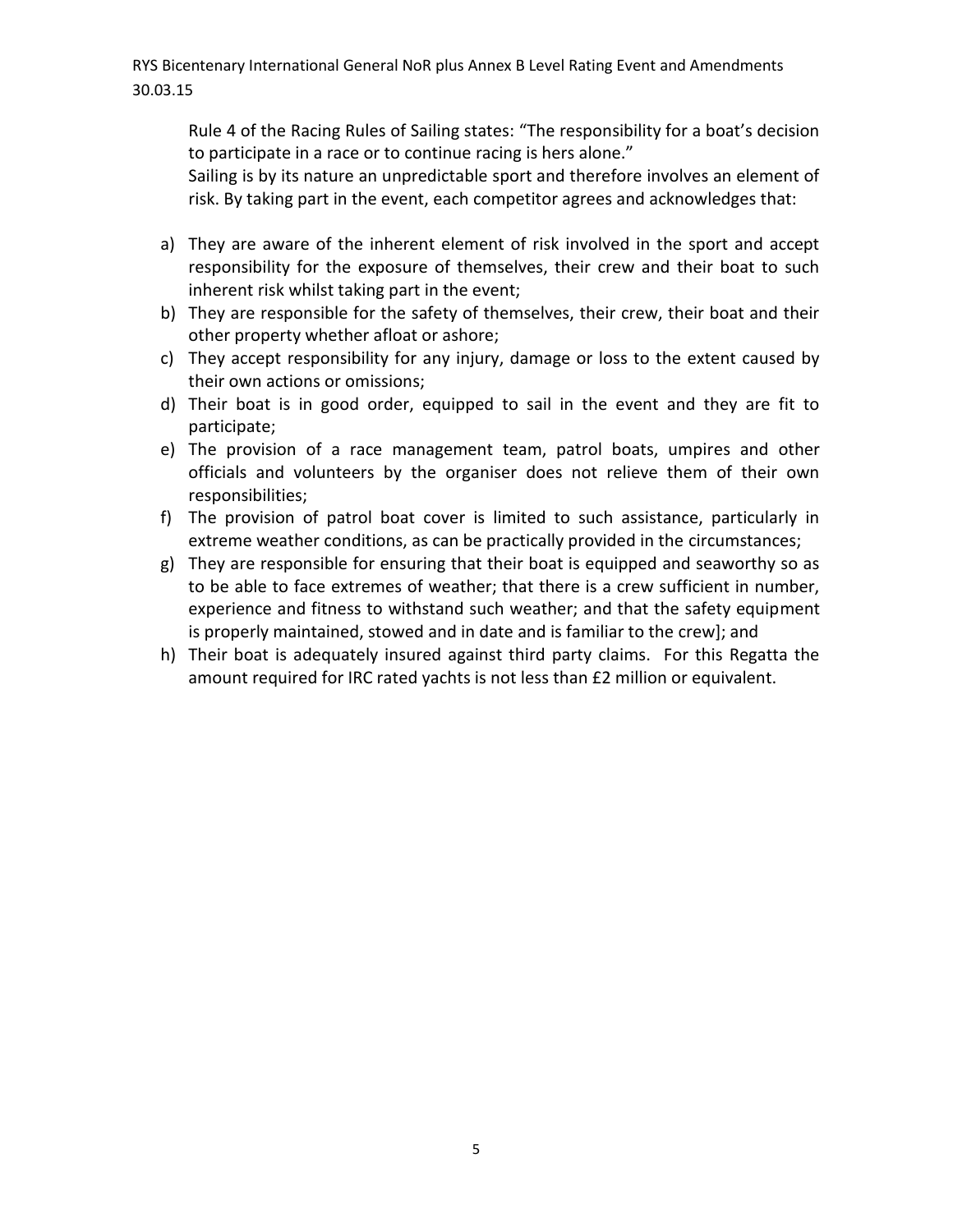## **Annex B**

### THE RYS BICENTENARY REGATTA

### 25-31 July 2015

### THE LEVEL RATING EVENT

### All times are British Summer Time (UT +1)

#### **1. Introduction**

- 1.1 This Notice of Race should be read in conjunction with the General Notice of Regatta (GNoR), particularly GNoR 9.
- 1.2 Dependent on weather conditions the Race Committee's intention is for racing to take place in the central Solent.
- 1.3 Chartered Beneteau First 40s will be provided by the Organising Authority and will be equalized and have new sails before racing commences, as well as being fully supported during the event.

### **2. Rules and advertising**

- 2.1 The rules are defined in GNoR 2 and RRS.
- 2.2 Advertising: see GNoR 3.1.10.

### **3. Crew Classification and entry**

- 3.1 Each invited yacht club is invited to enter one crew for this event.
- 3.2 Crew members in this event shall hold ISAF Group 1 classification throughout the event.
- 3.3 The classification protest time limit is two hours after the end of the last race on the first day of racing.
- 3.4 All crew members shall be members of the invited yacht club, its sailing academy (where applicable), or be closely related (sons, daughters, brothers, sisters, fathers, mothers (or in-laws of these), cousins,) to members of the yacht club. The rules on crew substitution will be detailed in the Sailing Instructions.
- 3.5 At least one member of the crew shall be female and at least one other member shall be under the age of 25.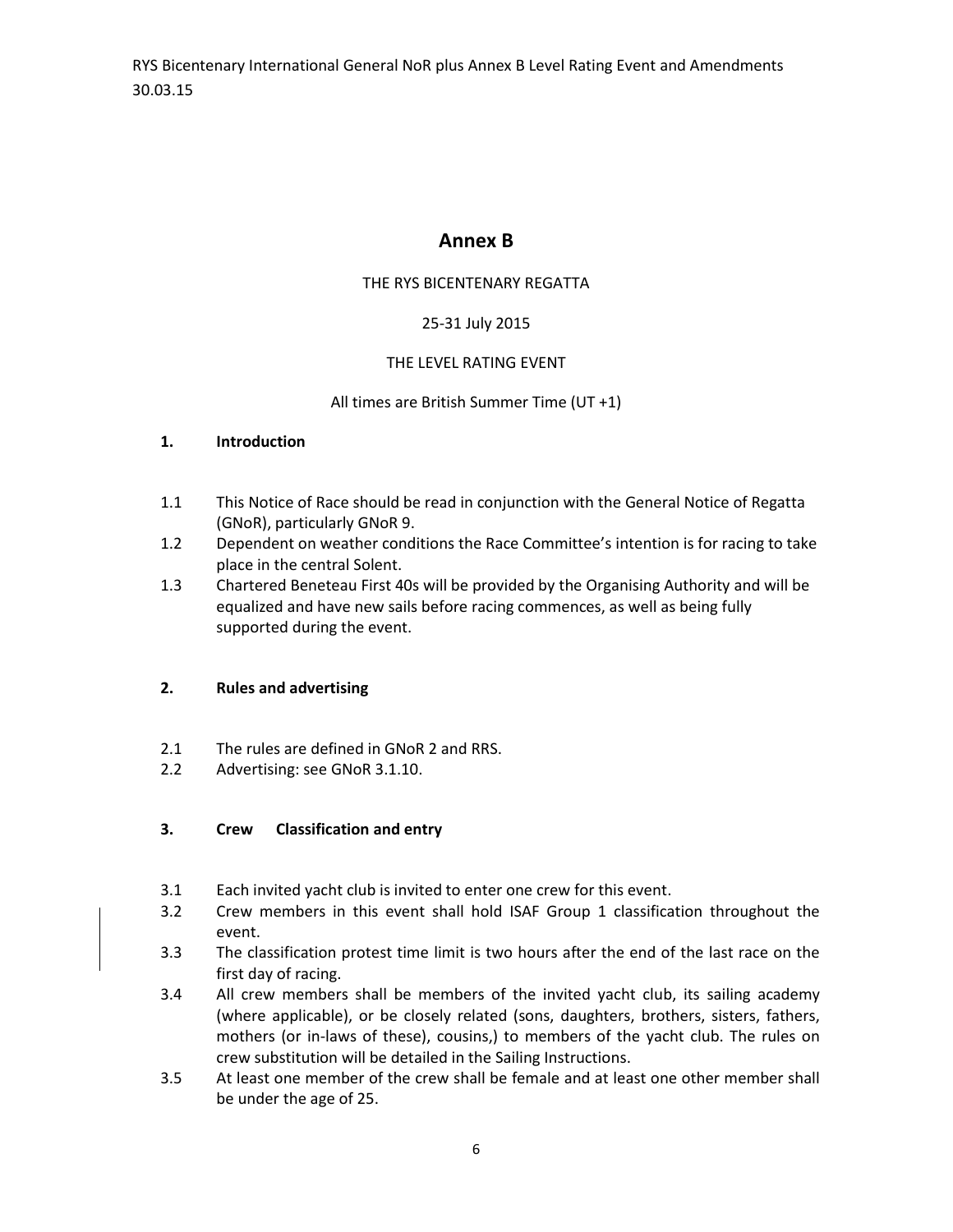- 3.6 The maximum number of crew will be 10 and maximum total crew weight shall be 850 kilograms. The Organising Authority reserves the right to weigh the crew at any time.
- 3.7 Berthing will be arranged in the Cowes Yacht Haven and is included in the entry fee.
- 3.8 Details of boat assignment will be included in the Sailing Instructions.
- 3.9 The entry fee will be £18710 per boat including VAT. This covers the use of the boats (including berthing), 10 tickets for the opening and closing ceremonies and 6 tickets for the Regatta Ball at Osborne House.

#### **4. Schedule of events**

- 4.1 Up to two windward/leeward races per day are anticipated on Monday, Tuesday, Thursday and Friday, with a Race Around the Island or a long race scheduled for Wednesday. The intended schedule is described at GNoR 4.4 below.
- 4.2 Four races are required to be completed to constitute a series.
- 4.3 At least one member from each crew shall attend the Skippers Briefing at 1800 on Sunday 26 July. The location of the briefing, which will take place within Race Headquarters, will be available at Registration.
- 4.4 Schedule of events:

| Date                      | Time      | Event                       |
|---------------------------|-----------|-----------------------------|
| Saturday 25 and Sunday 26 | 0800-1800 | Registration at the Regatta |
| July                      |           | Office                      |
| Sunday 26 July            | 1800      | Skippers briefings at RYS   |
| HW Portsmouth 0728        | 1830      | Opening ceremony at RYS     |
| Monday 27 July            | 1025      | Farliest time for the first |
| HW Portsmouth 0842        |           | <b>Warning Signal</b>       |
| Tuesday 28 July           | 1025      | Earliest time for the first |
| HW Portsmouth 0958        |           | <b>Warning Signal</b>       |
| Wednesday 29 July         | 0755      | Earliest time for the first |
| HW Portsmouth 1059        |           | Warning Signal of the Race  |
|                           |           | Around the Island           |
| Thursday 30 July          | 1025      | Earliest time for the first |
| HW Portsmouth 1151        |           | <b>Warning Signal</b>       |
| Friday 31 July            | 1025      | Earliest time for the first |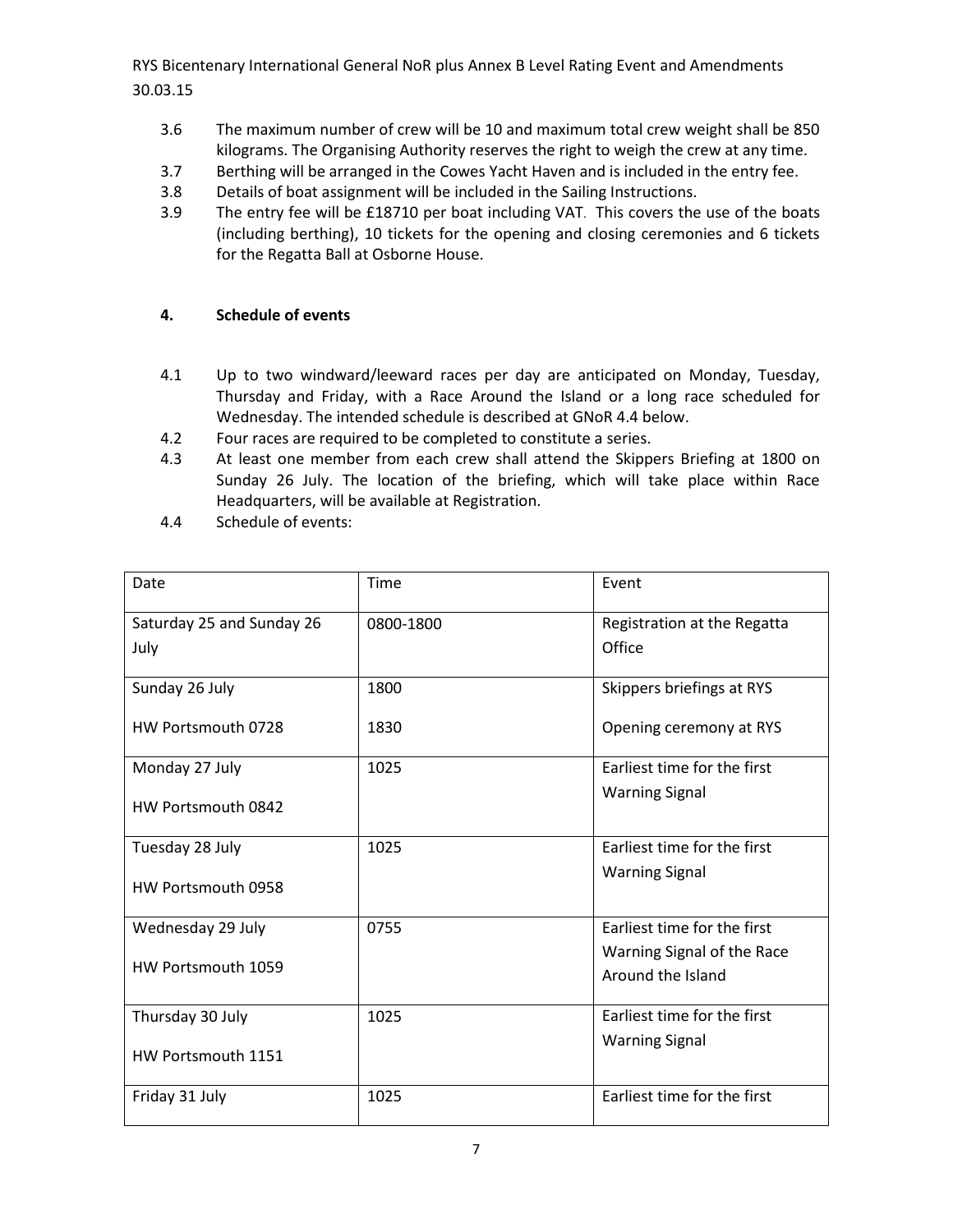| HW Portsmouth 1239 |                                                         | <b>Warning Signal</b>                      |
|--------------------|---------------------------------------------------------|--------------------------------------------|
|                    | 1800 approximately (to be<br>confirmed at Registration) | Prize Giving ceremony at the<br><b>RYS</b> |

#### **5. Sailing Instructions**

5.1 The Sailing Instructions will be available on the Regatta website from 2359 on 31 May 2015.

#### **6. Courses**

- 6.1 The courses will be Windward/Leeward with anticipated durations of one to one-anda-half hours for each race. It is anticipated that each race will consist of two rounds of the course and the length of each leg will be adjusted to suit this objective.
- 6.2 Races will be run from a Committee Vessel and it is anticipated that the likely race area will be the East Solent.
- 6.3 The Race Around the Island or Long Race will be sailed in conjunction with the IRC fleet and those other competing yachts that are ineligible for the main regatta events (GNoR 3.1.2).

#### **7. Prizes**

7.1 Prizes will be awarded to the winner, second and third placed yachts scored on the basis of the Low Points System excluding the worst score, if five or more races are completed (This changes RRS Appendix A). The score for the Race Around the Island or the final race of the series may not be discarded.

#### **Amendments to GNOR Annex B**

- 3.2 is amended to read:-
- 3.2 Crew members in this event shall hold ISAF Group 1 classification throughout the event.

### 3.3 is added

3.3 The classification protest time limit is two hours after the end of the last race on the first day of racing.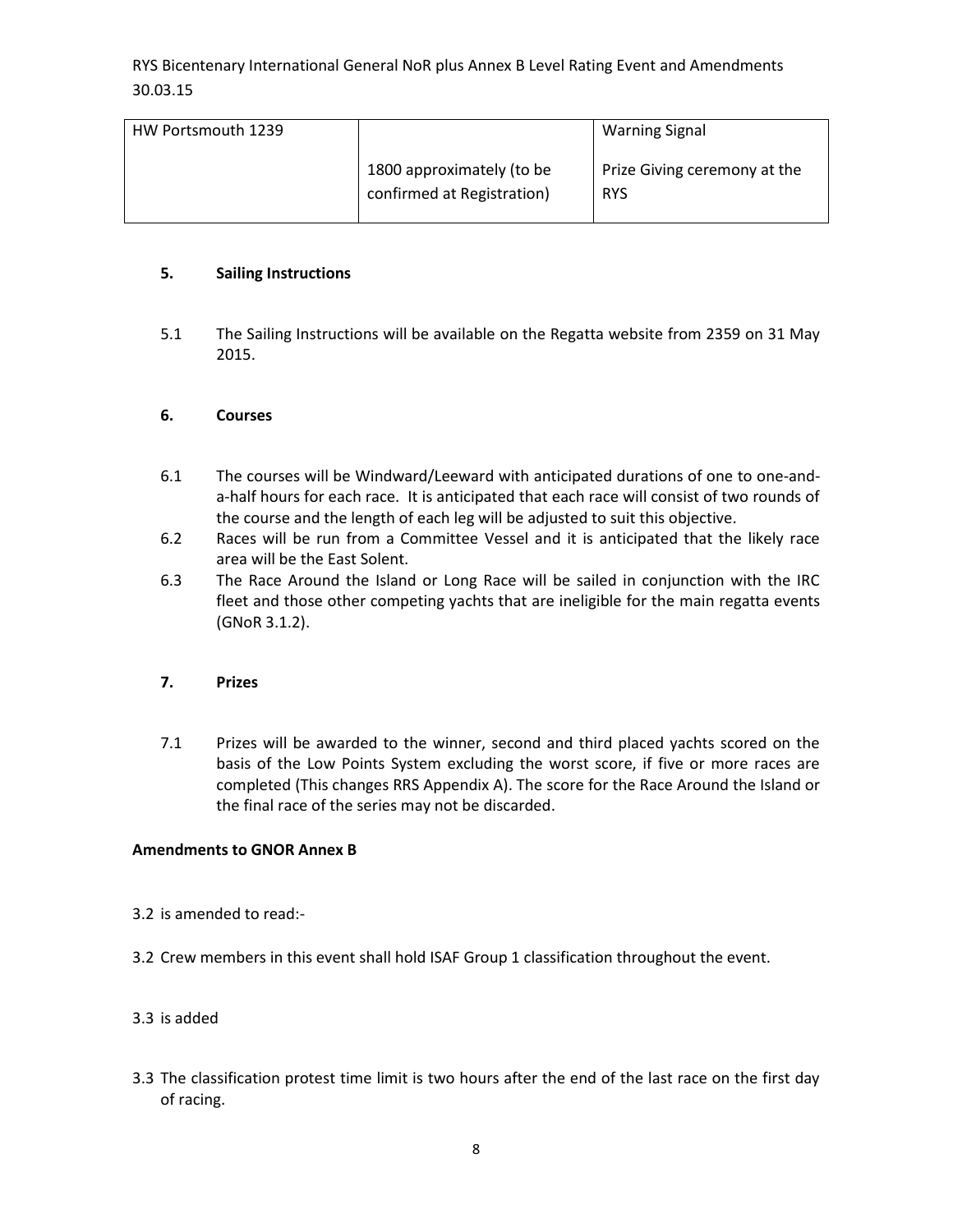## **International Bicentenary Regatta 25 – 31 July 2015**

## **The Level Rating Event**

## **YACHT CLUB ENTRY FORM FOR THE LEVEL RATING EVENT**

**Yacht Club** 

**…………………………………………………………………………………………………………………………………..**

**Commodore … ………………………………………………………… email………………………………………..**

**Secretary (or other contact) ………………………………………email ……………………………………..**

**Team Captain ……………………………………………………………email ……………………………………..**

## **Entry Fee and Payment Schedule**

All fees are inclusive of VAT where applicable

The Payment Schedule is:

# **ONE DESIGN FLEET EVENT**

# **Entry Fee £5,000**

**Charter Fee £13,710**

## **Total Fee £18,710**

## **£3,000 refundable damage deposit**

25% OF TOTAL FEE,NON REFUNDABLE:

£4,677.50 NOW DUE

25% OF TOTAL FEE, REFUNDABLE UP TO SIX MONTHS BEFORE EVENT:

£4,677.50 NOW DUE

50% OF TOTAL FEE, NON REFUNDABLE:

£9,355.00 DUE NO LATER THAN 31 March 2015

REFUNDABLE DAMAGE DEPOSIT:

£3,000 due no later than 1 July 2015 which will be repaid in part or full depending on any claims arising

## **Payment**

Cheque: Please make payable to "Royal Yacht Squadron".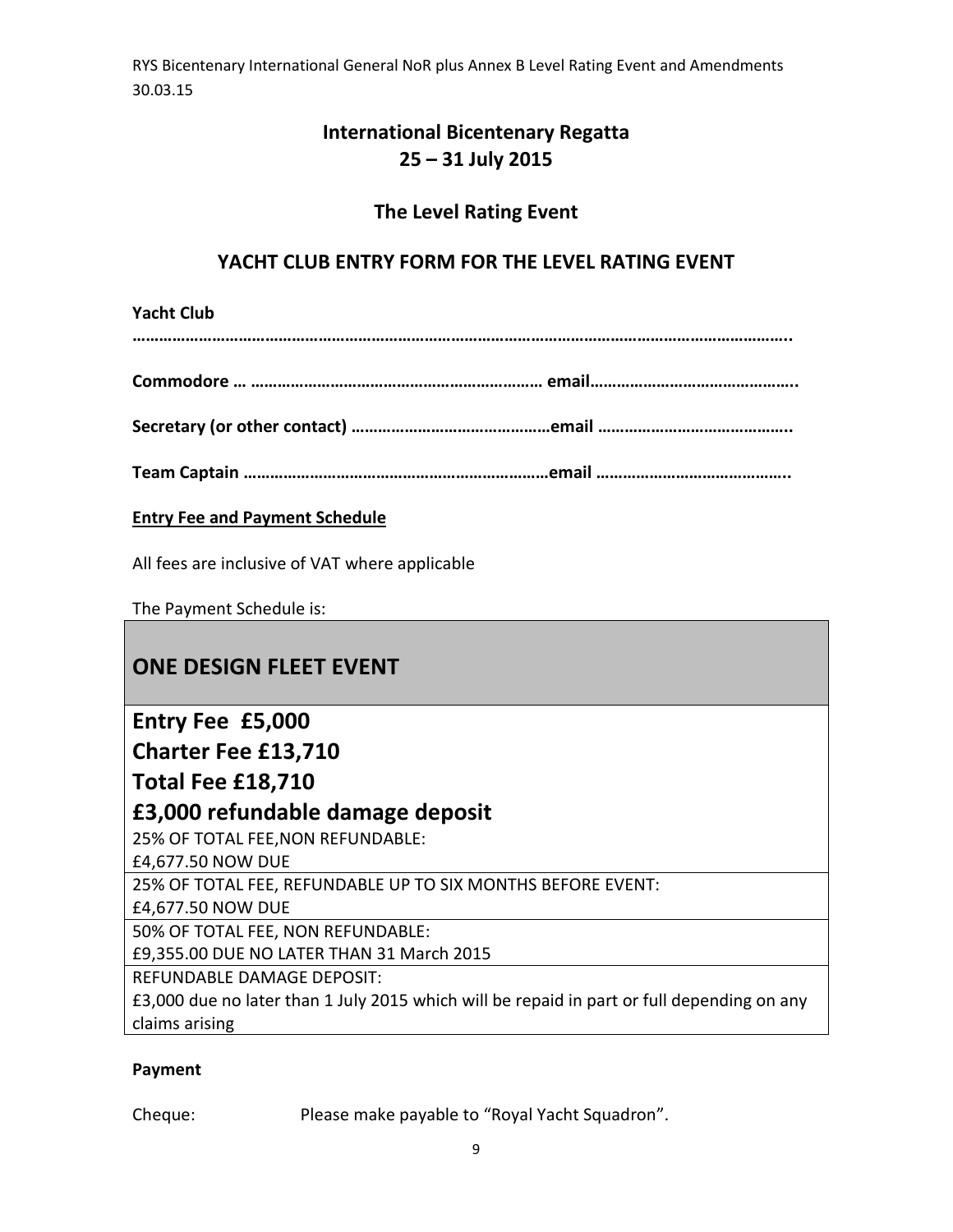Bank Transfer: Please send transfer payments to:

RYS Secretary's Account, a/c no: 01464334, Sort Code: 30-95-99, Branch: Lloyds TSB Newport, Isle of Wight Branch IBAN: GB88LOYD30959901464334 BIC: LOYDGB21641 (if you choose to pay by bank transfer please add £10 to cover the charges made by our bank)

VISA payment: (will incur a 3% charge to cover costs imposed on RYS by Cardnet)

|                               | Expiry Date:  Security No $\Box$ $\Box$ |
|-------------------------------|-----------------------------------------|
|                               | Contact number of cardholder:           |
| Cardholder's Billing Address: |                                         |
|                               |                                         |
|                               |                                         |

The signatory agrees:

- a) They are aware of the inherent element of risk involved in the sport and accept responsibility for the exposure of themselves, their crew and their boat to such inherent risk whilst taking part in the event;
- b) They are responsible for the safety of themselves, their crew, their boat and their other property whether afloat or ashore;
- c) They accept responsibility for any injury, damage or loss to the extent caused by their own actions or omissions;
- d) Their boat when taken over is in good order, equipped to sail in the event and they are fit to participate;
- e) The provision of a race management team, patrol boats, umpires and other officials and volunteers by the organiser does not relieve them of their own responsibilities;
- f) The provision of patrol boat cover is limited to such assistance, particularly in extreme weather conditions, as can be practically provided in the circumstances;

**Signature ………………………………………………………… Date** 

**…………………………………………………………………..**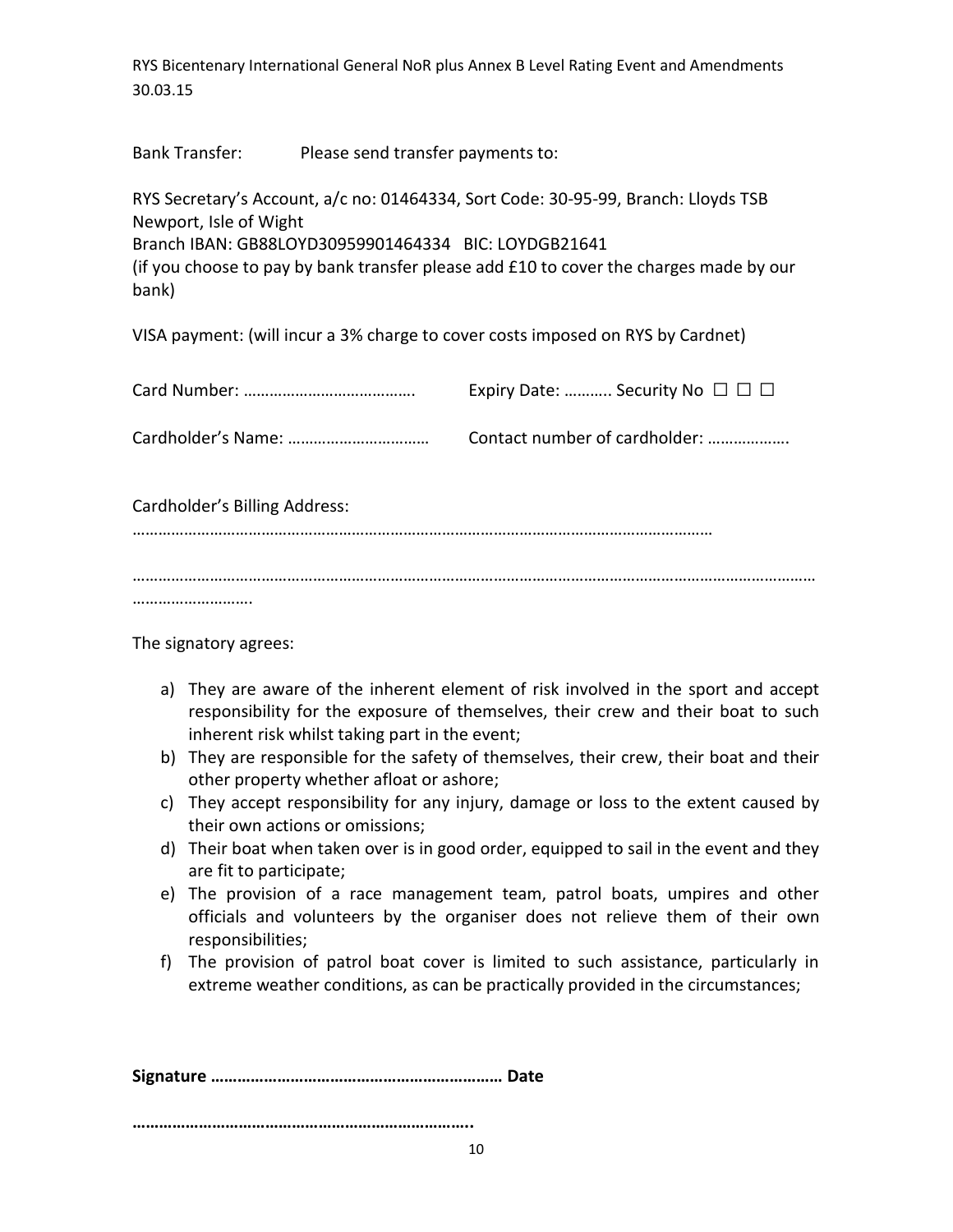## **CREW LIST**

## **A FINAL CREW LIST SHALL BE LODGED BY 30 June 2015 CHANGES TO CREW THEREAFTER SHALL BE ADVISED TO THE OA**

This is: **The first Crew List for this boat / A changed Crew List** (please delete as appropriate)**:**

## **Names of all crew , WITH ISAF CLASSIFICATION and club membership**

| <b>NAME</b><br><b>CLASSIFICATION.</b> | <b>CLUB MEMBER</b> | <b>ISAF</b> |
|---------------------------------------|--------------------|-------------|
|                                       |                    |             |
|                                       |                    |             |
|                                       |                    |             |
|                                       |                    |             |
|                                       |                    |             |
|                                       |                    |             |
|                                       |                    |             |
|                                       |                    |             |
|                                       |                    |             |
|                                       |                    |             |
|                                       |                    |             |
|                                       |                    |             |
|                                       |                    |             |
|                                       |                    |             |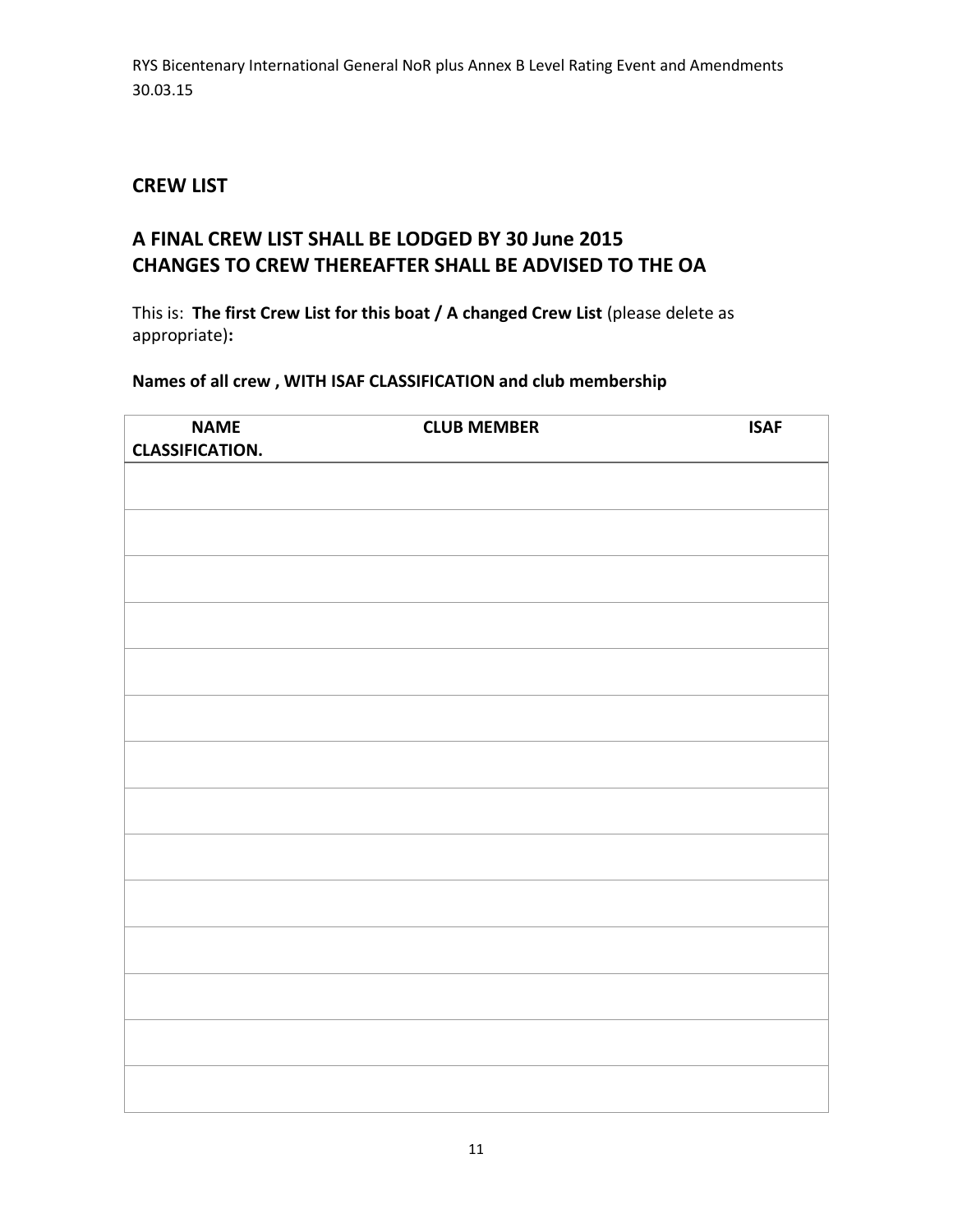| Name in CAPITALS of Person Submitting this List: |  |
|--------------------------------------------------|--|
| Address:                                         |  |
| .                                                |  |
|                                                  |  |
|                                                  |  |
|                                                  |  |
|                                                  |  |
|                                                  |  |
|                                                  |  |
|                                                  |  |